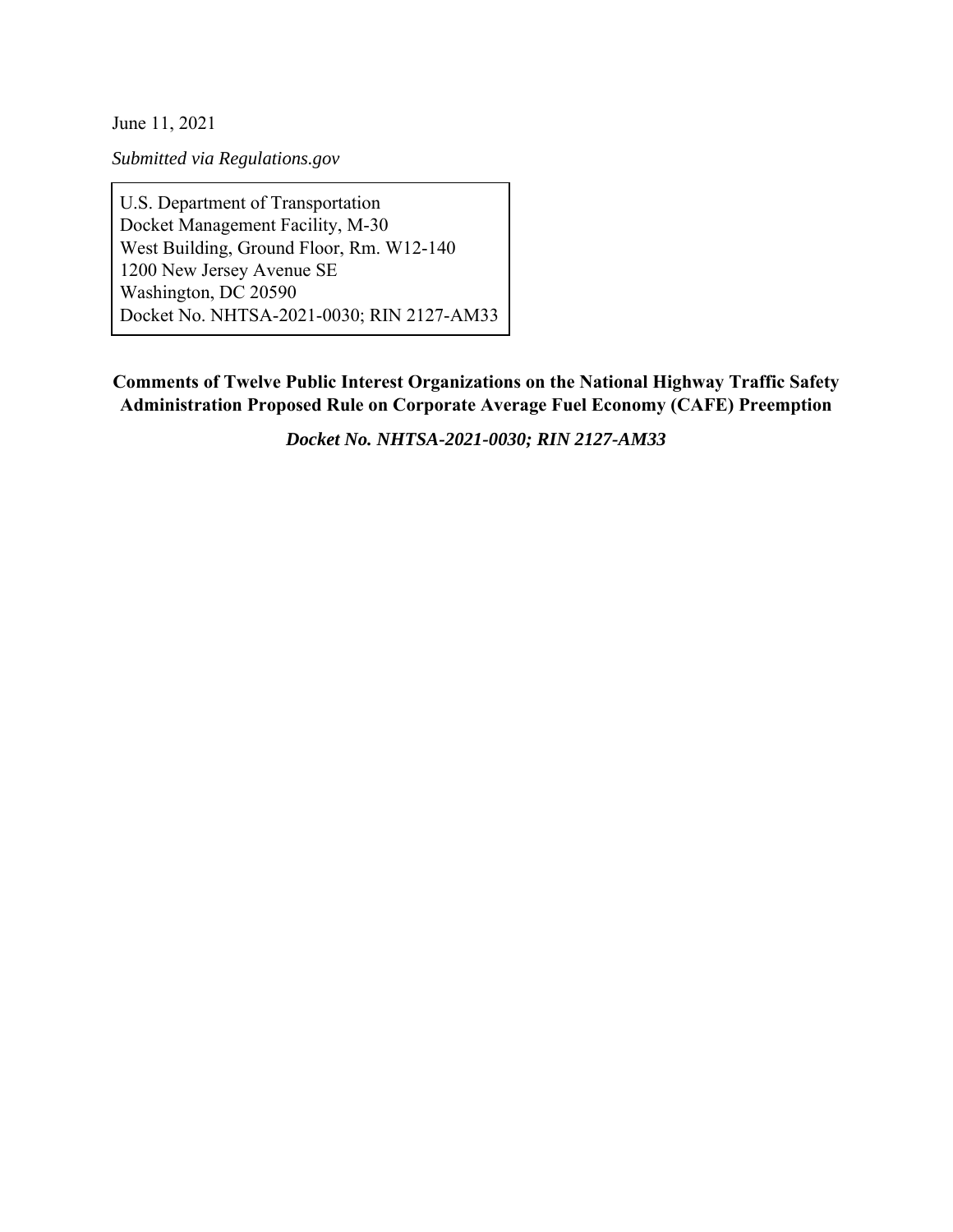# **TABLE OF CONTENTS**

| L. |                                                                                                                                                                       |
|----|-----------------------------------------------------------------------------------------------------------------------------------------------------------------------|
|    | II. NHTSA MUST REPEAL THE PREEMPTION RULE BECAUSE IT EXCEEDED THE                                                                                                     |
|    |                                                                                                                                                                       |
|    | B. Congress did not authorize NHTSA to issue legislative rules declaring State or local<br>laws expressly or impliedly preempted under EPCA's fuel-economy chapter  3 |
|    | C. The Rule did not engender serious reliance interests, and any such interest could not                                                                              |
|    |                                                                                                                                                                       |
|    | III. NHTSA SHOULD FINALIZE A REPEAL OF THE PREEMPTION RULE EVEN IF                                                                                                    |
|    | A. The Rule should be repealed even if it was an authorized legislative rule                                                                                          |
|    | The Rule's verbatim recitation of EPCA's preemption provision should be<br>1.                                                                                         |
|    | 2.                                                                                                                                                                    |
|    | B. The Preemption Rule should be repealed to the extent it was not a legislative rule 8                                                                               |
|    | C. Neither reliance interests nor environmental impacts warrant retention of the Rule  8                                                                              |
|    | IV. NHTSA NEED NOT AND SHOULD NOT INDEPENDENTLY "WITHDRAW" OR<br>"REPEAL" ITS UNCODIFIED PRONOUNCEMENTS ON PREEMPTION  9                                              |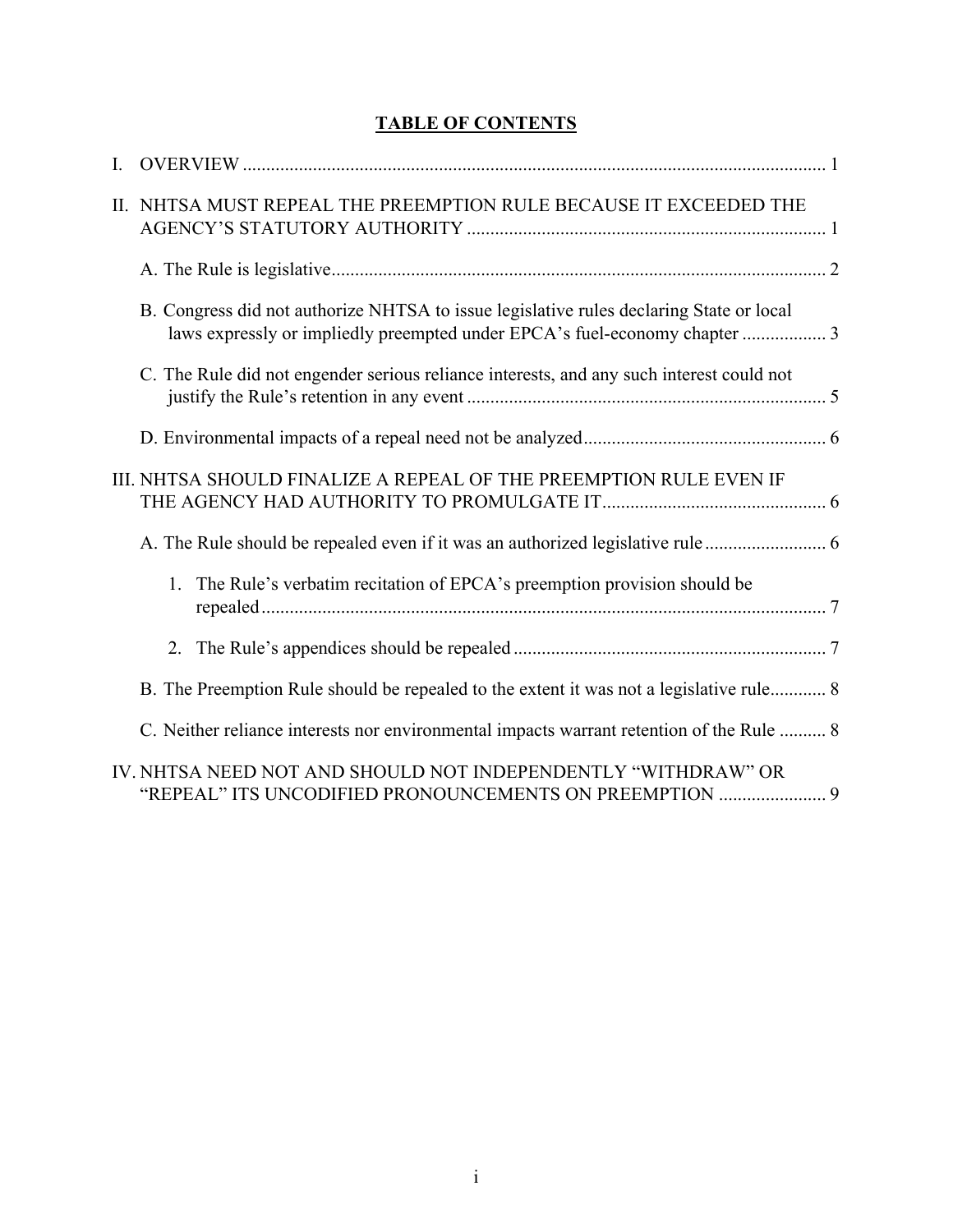## **I. OVERVIEW**

Twelve public interest groups—Center for Biological Diversity, Chesapeake Bay Foundation, Communities for a Better Environment, Conservation Law Foundation, Earthjustice, Environment America, Environmental Defense Fund, Environmental Law & Policy Center, Natural Resources Defense Council, Inc., Public Citizen, Inc., Sierra Club, and Union of Concerned Scientists (collectively, Commenters)—submit these comments on the proposed rule of the National Highway Traffic Safety Administration (NHTSA) entitled "Corporate Average Fuel Economy (CAFE) Preemption" and published at 86 Fed. Reg. 25,980 (May 12, 2021).

Commenters support, and we urge NHTSA to finalize, a repeal of the provisions and appendices added to Title 49 of the Code of Federal Regulations by "The Safer Affordable Fuel-Efficient (SAFE) Vehicles Rule Part One: One National Program," 84 Fed. Reg. 51,310 (Sept. 27, 2019). All those regulatory provisions and appendices (collectively, Preemption Rule or Rule) *must* be repealed because they exceed NHTSA's authority. To the extent NHTSA did have authority to promulgate a rule on the subject of preemption, this Rule *should* be repealed because it contravenes longstanding Federal policy on when agencies should declare State and local laws preempted; and heightens confusion about the scope and nature of preemption.

Commenters also vehemently disagree with the Rule's conclusion about which State and local laws are preempted by the Energy Policy and Conservation Act of 1975 (EPCA), and we have set forth our reasons for disagreement in court filings. Br. of State and Local Gov't Petrs. & Public Interest Org. Petrs. 79–105, *Union of Concerned Scientists v. NHTSA* (*UCS*), No. 19-1230 (D.C. Cir. Oct. 27, 2020) (A-001); Reply Br. of State and Local Gov't Petrs. & Public Interest Org. Petrs. 37–51, *UCS*, *supra* (Oct. 27, 2020) (A-155). While the substantive errors in the Rule's preemption analysis could have formed an independent ground for repeal, Commenters understand that NHTSA considers those issues to be "outside the scope of this Proposal" because NHTSA will not be "[r]eassessing the scope of preemption under EPCA" or "announcing new interpretive views" in this proceeding. 86 Fed. Reg. at 25,982 n.8. The agency has indicated it may "undertake such a deliberation in the future," *ibid.*, and if it does so, Commenters will urge the agency to reach a different conclusion. However, in accord with NHTSA's proposal, none of the grounds for repeal set forth below require the agency to reconsider the scope of Federal preemption.

# **II. NHTSA MUST REPEAL THE PREEMPTION RULE BECAUSE IT EXCEEDED THE AGENCY'S STATUTORY AUTHORITY**

Commenters believe that it is not merely "likely," as NHTSA acknowledges, but true as a matter of law that NHTSA "overstepped its authority in issuing binding legislative rules on preemption." 86 Fed. Reg. at 25,985. Federal agencies cannot "pronounce on pre-emption absent delegation by Congress," *Wyeth v. Levine*, 555 U.S. 555, 577 (2009), and NHTSA lacks delegated authority to speak with the force of law to declare State or local law preempted under EPCA's fuel-economy chapter. Repealing the Preemption Rule is nondiscretionary because retaining *ultra vires* regulations on the books is, by definition, "in excess of statutory … authority" and "not in accordance with law."  $5$  U.S.C.  $\S$  706(2)(A), (C).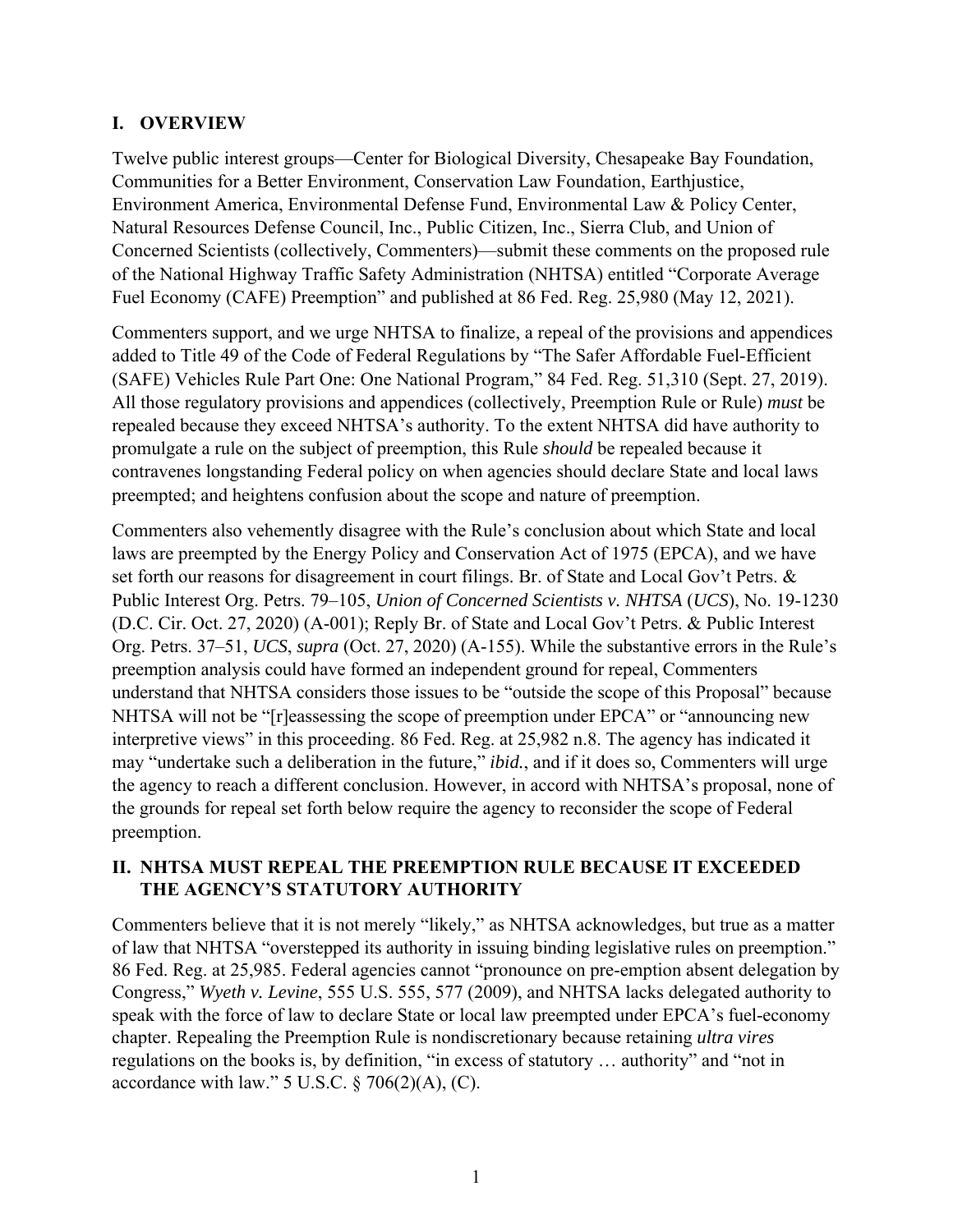Commenters urge NHTSA to finalize a repeal of the Rule predicated on a firm conclusion that it is *ultra vires*, rather than mere "substantial doubts about whether Congress provided the Agency with the authority" to promulgate a rule on this subject. 86 Fed. Reg. at 25,985.

# **A. The Rule is legislative**

A legislative rule—in particular, a *substantive* legislative rule—is one meant to "have the 'force and effect of law.'" *Chrysler Corp. v. Brown*, 441 U.S. 281, 301 (1979). Whether a rule is legislative "depends on the agency's intent when issuing it." *Guedes v. Bureau of Alcohol, Tobacco, Firearms & Explosives*, 920 F.3d 1, 20 (D.C. Cir. 2019). NHTSA's proposal correctly observes that the Preemption Rule "was intended to be a legislative rule." 86 Fed. Reg. at 25,985 n.47.

To decide whether a rule is legislative, courts "look to the rule's 'language' and 'ask whether the agency intended to speak with the force of law,' including 'whether the agency has published the rule in the Code of Federal Regulations and whether it explicitly invoked its general legislative authority.'" *POET Biorefining, LLC v. EPA*, 970 F.3d 392, 407 (D.C. Cir. 2020). NHTSA issued the Preemption Rule allegedly "to carry out its statutory authority." 84 Fed. Reg. 51,310, 51,310 (Sept. 27, 2019); *see also id.* at 51,317, 51,320. It codified the Rule, including appendices, in the Code of Federal Regulations. *Id.* at 51,361–63. NHTSA invoked, as "clear authority to issue" the Rule, *id.* at 51,320, its general authority "to carry out the duties and powers of the Secretary [of Transportation]," 49 U.S.C. § 322(a).

Moreover, the preamble "confirm[ed] throughout, in numerous ways," that NHTSA "intend[ed] to speak with the force of law." *Guedes*, 920 F.3d at 19. For example, it stated that *not* finalizing the Rule "amounts to … *allowing for* State and local requirements that interfere with NHTSA's statutory duty to set nationally consistent fuel economy standards" under Section 32902. 84 Fed. Reg. at 51,317 (emphasis added). But that could be so only if the Rule operated to *prohibit* the subject requirements, which could be so only if the Rule itself carried the force of law. *Cf. Wyeth*, 555 U.S. at 576 ("[A]gency regulation with the force of law can pre-empt conflicting state requirements."). Likewise, the Rule's preamble asserted that, "in light of" *the Rule*, "States may need to work with EPA to revise" implementation plans for compliance with the Clean Air Act to excise State laws the Rule declares preempted. 84 Fed. Reg. at 51,324.

NHTSA also sought *Chevron* deference for the statutory interpretation embodied in the Rule. 84 Fed. Reg. at 51,320 & n.118; *see also* U.S. Br. 36–37, *UCS*, *supra* (Oct. 27, 2020) (A-236). Deference under *Chevron* cannot attach unless "Congress delegated authority to the agency generally to make rules carrying the force of law, and … the agency interpretation claiming deference was promulgated in the exercise of that authority." *Mayo Found. for Med. Educ. & Research v. United States*, 562 U.S. 44, 57 (2011). NHTSA's invocation of *Chevron* "is compelling evidence that [the agency] did not conceive of its rule as merely interpretive," *Guedes*, 920 F.3d at 19, and intended to act with the force of law.

Further, NHTSA's sister agency, EPA, treated the Preemption Rule as having legal force in the Federal Register notice that announced the Rule's promulgation. 84 Fed. Reg. 51,338 (Sept. 27, 2019) ("California's GHG and ZEV standards are preempted as a result of NHTSA's finalized determinations …."). NHTSA itself did likewise when it later issued CAFE standards for model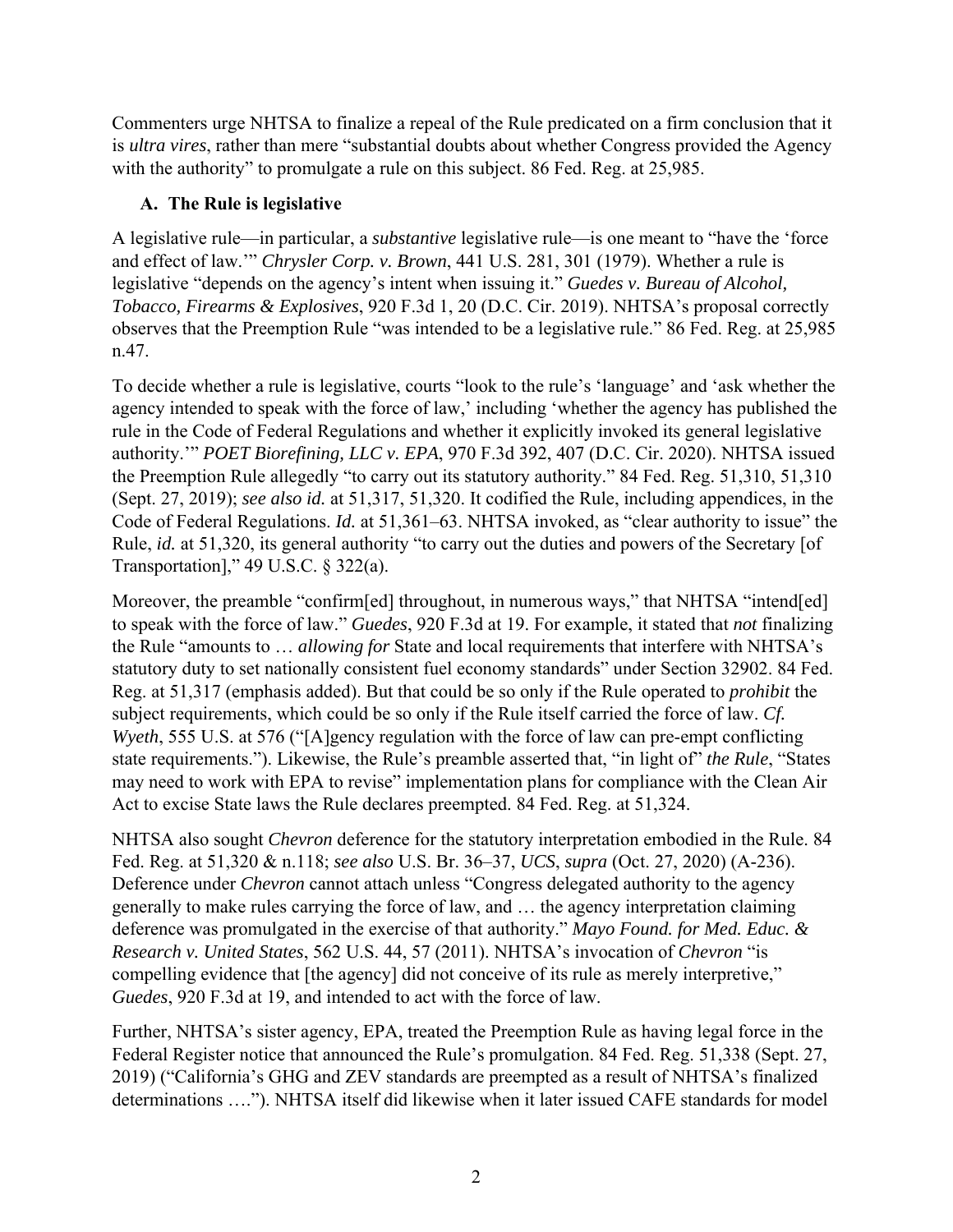years 2021-2026. 85 Fed. Reg. 24,257 (Apr. 30, 2020) (contending that because, *inter alia*, the Preemption Rule's "regulatory text" asserted that "the ZEV mandate is expressly and impliedly preempted by EPCA," NHTSA "appropriately excluded California's ZEV mandate from the No-Action alternative" prepared to analyze environmental impacts of CAFE standards pursuant to the National Environmental Policy Act).<sup>1</sup>

To be sure, NHTSA also stated throughout the preamble that the Preemption Rule declared what the statute's preemptive effect always had been, *see, e.g.*, 84 Fed. Reg. at 51,314, 51,324, 51,354, 51,356—a feature commonly associated with an interpretive (*i.e.*, non-legislative) rule, *see Guedes*, 920 F.3d at 19. But those statements simply reflected NHTSA's view that EPCA independently preempted all State and local laws the Rule declares preempted, *i.e.*, that the Rule is legislative yet duplicative of the preemptive effect of the "clear" meaning of the "plain" wording, 84 Fed. Reg. at 51,318, of the "self-executing" statute, *id.* at 51,325. Thus, NHTSA expressly disclaimed the exercise of any interpretive "discretion over EPCA's preemptive effect," *id*. at 5,1354, and, rather than filling what it perceived as a legislative *gap*, adopted a legislative rule that it intended to go no further than the agency thought the statute had. (Even if the Rule were in fact interpretive, NHTSA nevertheless should repeal it for the reasons stated in Part III.B, *infra*.)

#### **B. Congress did not authorize NHTSA to issue legislative rules declaring State or local laws expressly or impliedly preempted under EPCA's fuel-economy chapter**

"It is axiomatic that an administrative agency's power to promulgate legislative regulations is limited to the authority delegated by Congress." *Bowen v. Georgetown Univ. Hosp.*, 488 U.S. 204, 208 (1988). NHTSA exercises "authority vested in the Secretary [of Transportation] under" EPCA's fuel-economy chapter. 49 C.F.R. § 1.95(a). The Secretary's authority to issue legislative rules is limited to "regulations [that] carry out the duties and powers of the Secretary." 49 U.S.C. § 322(a). Those duties and powers do not cover all provisions of EPCA. *Cf. Gonzales v. Oregon*, 546 U.S. 243, 258–59 (2006) (holding that agency's authority to issue regulations to execute its statutory "*functions*" is narrower than "authority to carry out or effect all *provisions* of" a statute it administers); *id.* at 265 ("When Congress chooses to delegate a power of [the latter] extent, it does so not by referring back to the administrator's functions but by giving authority over the provisions of the statute he is to interpret.").

In particular, EPCA's preemption provision, 49 U.S.C. § 32919, does not vest the Secretary with any duty or power. It does not mention the Secretary or contemplate Federal regulations "to carry out" congressional intent to preempt State and local laws. Rather, as NHTSA recognized when it promulgated the Preemption Rule, *see* 84 Fed. Reg. at 51,325, and reaffirms in the proposal, *see*  86 Fed. Reg. at 25,986–87, Section 32919 is "self-executing." Indeed, NHTSA did not even cite Section 32919 as a source of delegated authority when it promulgated the Preemption Rule.

<sup>&</sup>lt;sup>1</sup> Opponents of States' efforts to adopt zero- and low-emission-vehicle standards have pointed to the Rule as a distinct source of law that allegedly preempts those standards. *E.g.*, Compl. ¶¶ 83– 86, *Minn. Auto Dealers Ass'n v. Minnesota*, No. 0:21-cv-00053 (D. Minn. Jan. 6, 2021) (A-371); Compl. ¶¶ 74–75, *Freedom to Drive v. Colo. Air Quality Comm'n*, No. 2019 CV 34516 (Colo. Dist. Ct. Denver Cty. Oct. 29, 2019) (A-393).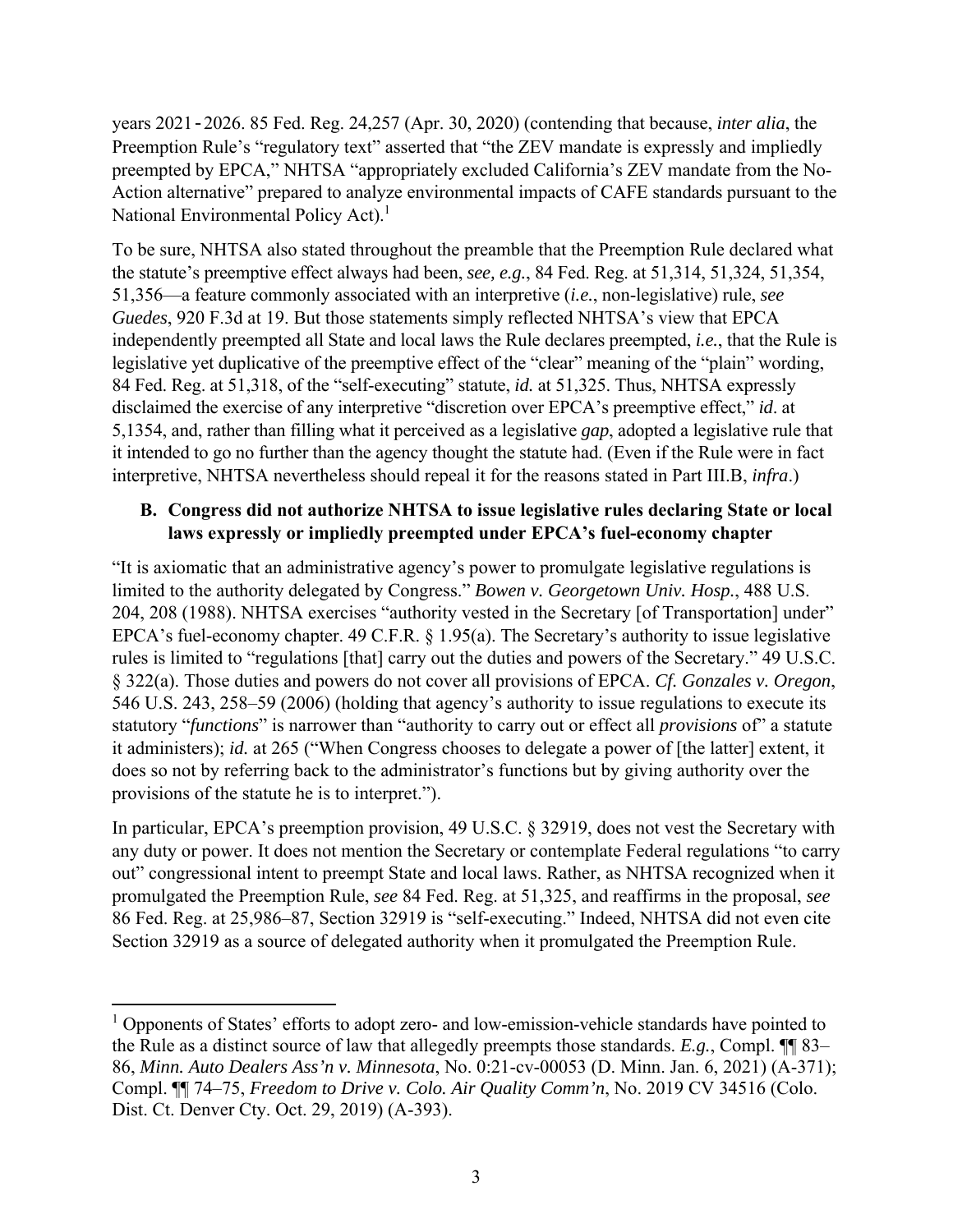Instead, the agency purported to locate authority for the Rule in 49 U.S.C. §§ 32901–32904. 84 Fed. Reg. at 51,311, 51,316–17, 51,320; *see also* U.S. Br. 26–30, *UCS*, *supra* (Oct. 27, 2020). Those statutory sections do not individually or collectively authorize legislative rules on express or implied preemption. The text of those sections does not mention preemption, and it certainly does not authorize standalone regulations declaring State or local laws preempted with the force of law.

Section 32902 authorizes NHTSA to prescribe and amend CAFE standards. And, when NHTSA carries out *that* duty or power, it "shall consider … the effect of other motor vehicle standards of the Government on fuel economy." 49 U.S.C. § 32902(f). Thus, NHTSA may need to determine *when prescribing or amending a CAFE standard* whether certain State laws are "motor vehicle standards of the Government." *E.g.*, 53 Fed. Reg. 11,074, 11,078 (Apr. 5, 1988) (predicating CAFE standard in part on fuel-economy effects of California's vehicular emission standards).2 *Those* determinations, incidental to NHTSA's exercise of delegated Section 32902 rulemaking authority, are not *ultra vires*. 3

But the Preemption Rule is a different animal. NHTSA intentionally "decoupled" the Rule from prescription or amendment of CAFE standards under Section 32902. 86 Fed. Reg. at 25,983; *see also* 84 Fed. Reg. at 51,314–15. The agency's "sole purpose" here "was to pre-empt state law rather than to implement a statutory command." *Watters v. Wachovia Bank, N.A.*, 550 U.S. 1, 44 (2007) (Stevens, J., dissenting). The statute does not command, or allow, NHTSA to issue legislative rules declaring State or local law preempted. Section 32902's reference to "other motor vehicle standards of the Government" does not empower NHTSA to issue standalone legislative regulations construing text in Section 32919 or pronouncing upon implied preemption. NHTSA's power to pronounce upon preemption is limited "not only by the ultimate purposes Congress has selected, but by the means it has deemed appropriate, and prescribed, for the pursuit of those purposes." *Colo. River Indian Tribes v. Nat'l Indian Gaming Comm'n*, 466 F.3d 134, 139 (D.C. Cir. 2006).

NHTSA asserted that standalone preemption regulations were necessary "to effectuate a national automobile fuel economy program unimpeded by prohibited State and local requirements." 84 Fed. Reg. at 51,320. But, in contrast with another provision of EPCA that expressly vested the Federal Energy Administration with authority to decide whether EPCA preempts State energyconservation laws, no provision in EPCA's fuel-economy chapter vests NHTSA with authority to determine what State or local laws are preempted or prohibited. *Compare* 49 U.S.C. § 32919

 $2$  Similarly, NHTSA exercised delegated authority to adjust CAFE standards that Congress had fixed by statute, in light of the fuel-economy effects of "other Federal motor vehicle standards" including California's emission standards. Energy Policy and Conservation Act of 1975, Pub. L. No. 94-163, § 301, 89 Stat. 871, 905; *e.g.*, 49 C.F.R. § 531.5(b) (1983); *id.* § 531.5(b)(1) (1981).

<sup>&</sup>lt;sup>3</sup> NHTSA may not, of course, adopt an interpretation of the phrase "motor vehicle standards of the Government" that is "not in accordance with law." 5 U.S.C.  $\S$  706(2)(A). As Commenters have explained elsewhere, Congress intended that phrase to encompass emission standards for which EPA has granted a waiver under Section 209(b) of the Clean Air Act, 42 U.S.C. § 7543(b). Br. of State & Local Gov't Petrs. & Public Interest Org. Petrs. 87–90, *UCS*, *supra* (Oct. 27, 2020).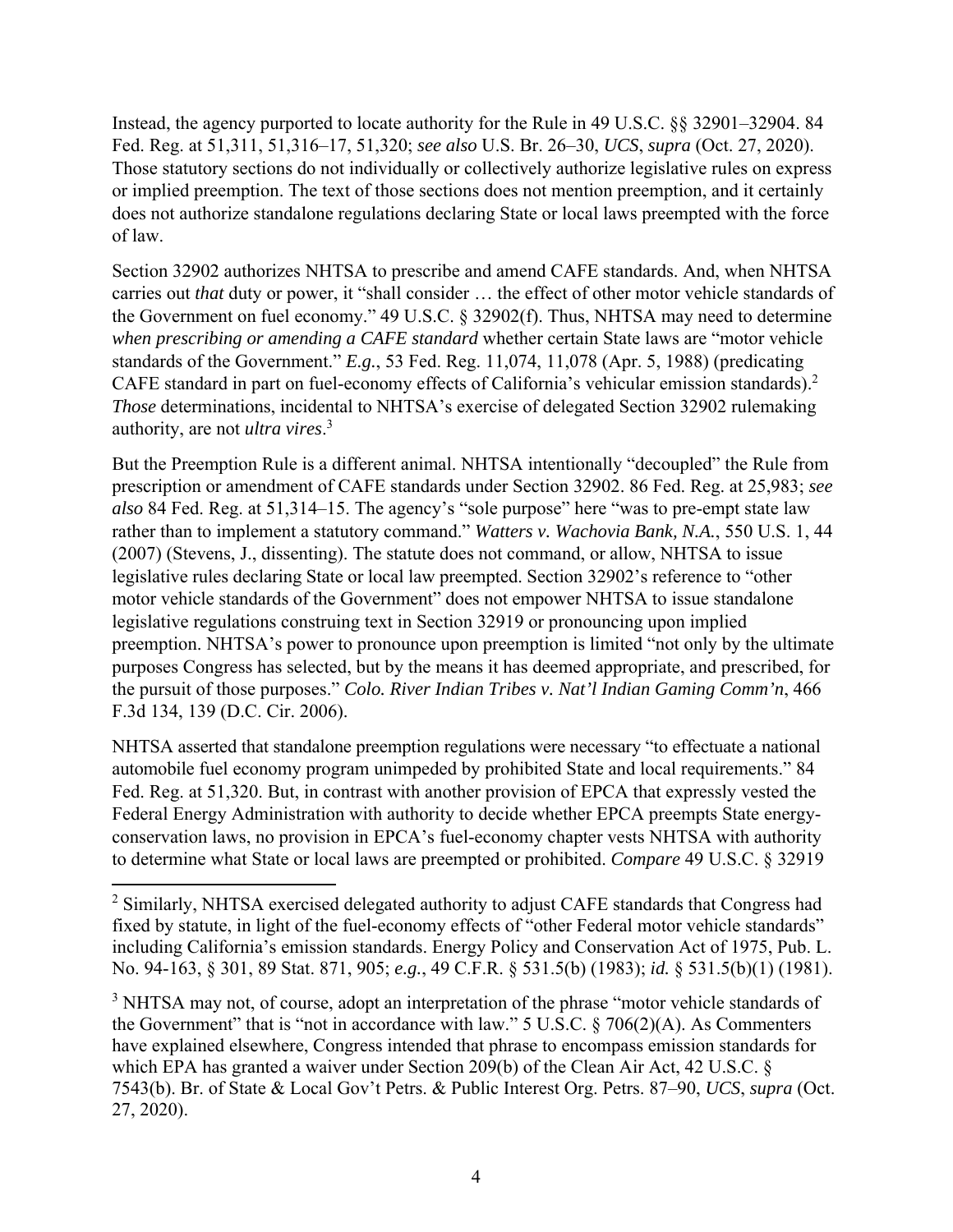*with* EPCA, § 327(b), 89 Stat. at 927, *recodified as amended at* 42 U.S.C. § 6297(d). And, to the extent State and local laws are prohibited by virtue of the *statute*—including Section 32919, EPCA's self-executing preemption clause—Congress did not authorize *rules* to effectuate that prohibition. Disputes arising over whether a particular State or local law is preempted can and should be resolved by courts. Federal officials are free to initiate or join such suits, *see Ex parte Young*, 209 U.S. 123 (1908); Fed. R. Civ. P. 24(b)(2), and, when they do, the court cannot "entirely fail[] to consider the agency's views" on preemption, 84 Fed. Reg. at 51,323, because the agency will be party to the suit. But NHTSA lacks authority to issue legislative rules declaring with the force of law which State and local laws are preempted.

#### **C. The Rule did not engender serious reliance interests, and any such interest could not justify the Rule's retention in any event**

If NHTSA definitively concludes that the Preemption Rule exceeds the agency's statutory authority, there are no reliance interests sufficient to overcome the imperative that the *ultra vires* rule be repealed.

At least arguably, repeal of such a Rule is required irrespective of any reliance interest it might have engendered. In *Department of Homeland Security v. Regents of the University of California* (*Regents*), 140 S. Ct. 1891 (2020), the Supreme Court held that although the Department of Homeland Security was bound by the Attorney General's conclusion that an earlier action of the Department was illegal, the Department could not repeal that action without considering reliance interests it might have engendered. *Id.* at 1913-15. But that was because the Attorney General's reasoning did not "foreclose[ ] … the options" of modifying, rather than outright repealing, the action in question: The Attorney General had found only certain aspects of the action illegal. *Id.* at 1915. Here, by contrast, NHTSA has no alternative, consistent with its unyielding duty to act within the confines of its statutory power, that would be more solicitous of reliance interests than a simple repeal. Because NHTSA cannot retain *any* legislative regulation that declares *any* State or local law preempted, this is likely a case, unlike *Regents*, where the agency's consideration of reliance interests "would be futile." *Regents*, 140 S. Ct. at 1928 (2020) (Thomas, J., concurring in the judgment in part and dissenting in part).

NHTSA need not, however, rely solely on the proposition that reliance interests need not be considered in this context, because here there are no genuine reliance interests of sufficient weight to require keeping the Preemption Rule in place. Thus, NHTSA should explicitly find that, to the extent the agency is required to review reliance interests, there are none that justify retention of the Rule. The only "prior policy" that NHTSA has proposed to change, *FCC v. Fox Television Stations, Inc.* (*Fox*), 556 U.S. 502, 515 (2009), is the "policy" to issue legislative rules pronouncing upon preemption. And that policy did not engender "serious reliance interests that must be taken into account." *Ibid.*

The Rule *did not* allay uncertainty about preemption of State emission standards to a degree that significantly impacted automakers' decisions about which cars and trucks to build or market. Automakers maintained in litigation over the Rule that automobile manufacturing is a "highly regulated, long lead-time industry." Motion of Coalition for Sustainable Automotive Regulation & Ass'n of Global Automakers for Expedited Review 3, *UCS*, *supra* (Dec. 24, 2019) (A-410).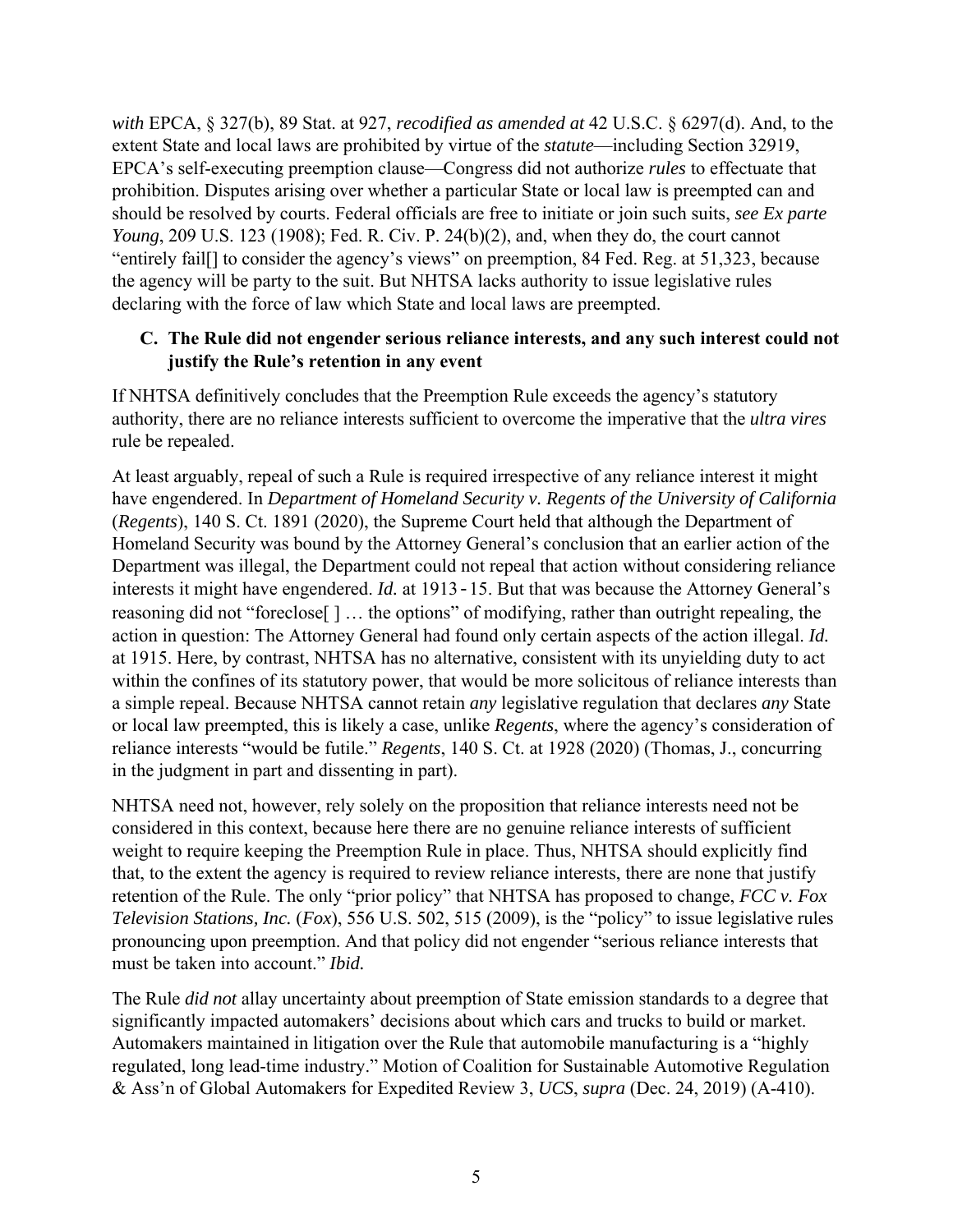And they explained that, notwithstanding the Rule, they "continue[d] to face multiple, overlapping, and inconsistent regulations, and [were] required to expend unrecoverable resources developing production plans preparing for this possibility." *Id.* at 12. In other words, automakers did not alter "invest[ment]" of significant resources," *Nat'l Lifeline Ass'n v. FCC*, 921 F.3d 1102, 1114 (D.C. Cir. 2019), in reliance on the Rule. And understandably so, given that the Rule was challenged the day after it was signed. *See Mozilla Corp. v. FCC*, 940 F.3d 1, 64 (D.C. Cir. 2019) (noting that any reliance on an agency order "would not have been reasonable unless tempered by substantial concerns for legal or political jeopardy"). By extension, automobile dealers and other entities affected by automakers' choices could not reasonably have relied on the Rule to make their own business decisions.

EPA's reliance on the Rule as one basis to partially rescind California's 2013 waiver of Clean Air Act preemption for advanced clean-car standards also could not have engendered any reasonable reliance interest on NHTSA's Rule. Reliance on EPA's action—which likewise has been subject to legal challenge since it was issued—does not constitute reliance on NHTSA's. Plus, at least insofar as it applied to automobiles of model years 2021 and later, EPA independently relied for its rescission on a novel interpretation of Section 209(b) of the Clean Air Act. The Rule thus could not have engendered serious reliance interests respecting vehicles of those model years. For earlier model years, EPA used a one-time-only approach of premising reconsideration of a waiver decision on a factor—NHTSA's interpretation of EPCA—external to Section 209(b). 84 Fed. Reg. at 51,338. EPA has since called that novel approach into doubt, *see* 86 Fed. Reg. at 22,421, 22,429 (Apr. 28, 2021), and it would have been unreasonable for anyone to rely on *NHTSA's* Rule as a linchpin of preemption of State emission standards for model year 2019–2020 vehicles.

## **D. Environmental impacts of a repeal need not be analyzed**

If NHTSA definitively concludes that the Preemption Rule exceeds its statutory authority, it need not analyze the environmental impacts of a repeal under the National Environmental Policy Act (NEPA). *See* 86 Fed. Reg.at 25,991. Because NHTSA lacks discretion to retain an *ultra vires* regulation, the agency "lacks the power to act on whatever information" it might gather in a NEPA analysis. *Dep't of Transp. v. Public Citizen*, 541 U.S. 752, 768–69 (2014).

## **III.NHTSA SHOULD FINALIZE A REPEAL OF THE PREEMPTION RULE EVEN IF THE AGENCY HAD AUTHORITY TO PROMULGATE IT**

## **A. The Rule should be repealed even if it was an authorized legislative rule**

Even if NHTSA has authority to promulgate standalone legislative rules respecting preemption under EPCA's fuel-economy chapter, the Rule still should be repealed. Congress plainly did not *compel* NHTSA to issue such a rule. According to NHTSA's own analysis in the Preemption Rule—which Commenters dispute but the agency has not proposed to revisit, *see* 86 Fed. Reg. at 25,982 n.8—EPCA of its own force independently preempted every State or local law that the Rule declares preempted. NHTSA thus intended that its Rule be legislative but also duplicative of the statute. For purposes of the present proceeding, in which NHTSA has constrained itself not to engage with Commenters' contrary views on preemption, we agree that repeal of a legislative rule that purported not to alter the breadth of Federal preemption is appropriate.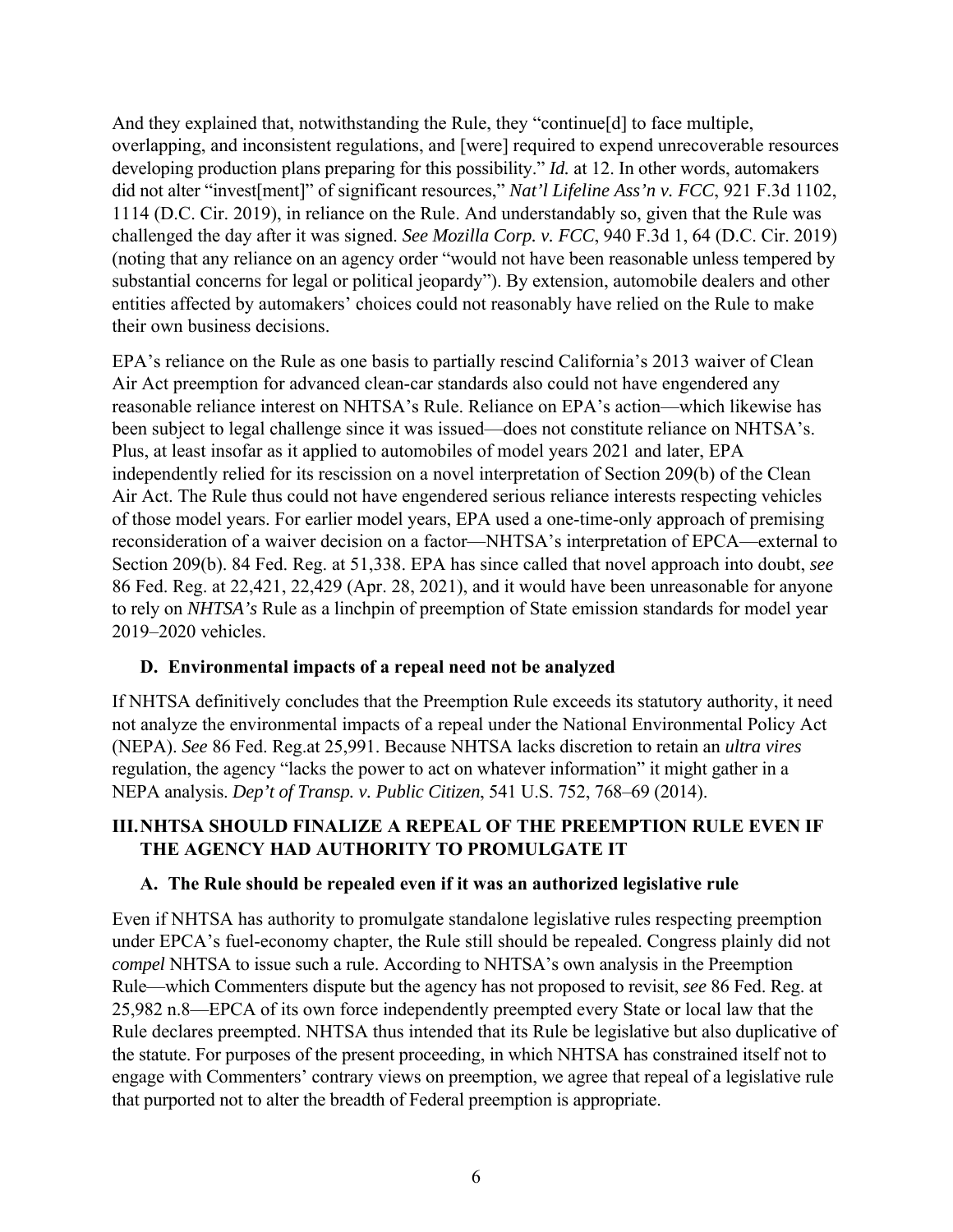#### *1. The Rule's verbatim recitation of EPCA's preemption provision should be repealed*

The Rule twice codified a verbatim recitation of EPCA's preemption section, 49 U.S.C. § 32919. 84 Fed. Reg. at 51,361–62 (codified at 49 C.F.R. §§ 531.7, 553.7). These "parroting regulations" are of no aid in statutory interpretation, *see Gonzales*, 546 U.S. at 257, yet can generate confusion about their intended meaning, as the proposal observes, 86 Fed. Reg. at 25,983 n.26. The Rule's preamble magnified the risk of confusion by stating that verbatim recitation of Section 32919 in the Code of Federal Regulations "articulates *NHTSA's* views on the meaning" of that section. 84 Fed. Reg. at 51,319; *see also id.* at 51,314–15. Eliminating the risk of any confusion is sufficient reason to repeal these gratuitous portions of the Rule.

## *2. The Rule's appendices should be repealed*

NHTSA also should repeal the Rule's appendices, 84 Fed. Reg. at 51,362–63 (codified at 49 C.F.R. pt. 531 app. B & pt. 533 app. B).

*First*, basic respect for federalism militates against unnecessary rules declaring State and local laws preempted. "The Supremacy Clause gives priority to 'the Laws of the United States,' not the … priorities or preferences of federal officers." *Kansas v. Garcia*, 140 S. Ct. 791, 807 (2020) (quoting U.S. Const. Art. VI, cl. 2). And it has long been Federal policy that "[i]n the search for enlightened public policy, individual States and communities [should be] free to experiment with a variety of approaches to public issues. One-size-fits-all approaches to public policy problems can inhibit the creation of effective solutions to those problems." Exec. Order 13,132, § 2(f) (Aug. 4, 1999), *reprinted in* 64 Fed. Reg. 43,255, 43,256 (Aug. 10, 1999). Accordingly, NHTSA "should encourage opportunities for" States and localities "to achieve their personal, social, and economic objectives." *id.* § 2(h).

The Preemption Rule did the opposite. Having discerned what NHTSA termed a lack of "clarity" regarding EPCA's preemptive reach, 84 Fed. Reg. at  $51,317,4$  the agency acted aggressively and inappropriately by codifying regulations declaring that Federal preemption reached beyond what had (and has) been adjudged by any court, *see id.* at 51,314 & n.53 (acknowledging conflict between the Rule and opinions of the only courts to have addressed whether EPCA preempts greenhouse-gas emission standards). In short, rather than proceed cautiously consistent with Federal policy, NHTSA took steps to frustrate State and local innovation on emissions reduction and encourage future courts to declare a broad swath of State and local laws preempted. That incaution was especially harmful because State and local governments play the primary role in protecting their residents' health and welfare from deleterious effects of air pollution, just as Congress intended. *See, e.g.*, 42 U.S.C. § 7401(a)(3).

*Second*, the Rule and accompanying preamble did not provide the clarity that the agency claimed was its *raison d'etre*. The appendices instead introduced the malleable term "direct or substantial effect," 84 Fed. Reg. at 51,362–63, which appears nowhere in EPCA or caselaw addressing preemption. NHTSA did not define "direct or substantial" and gave only one example (child-seat mandates) of State or local measures "that would not be preempted because they have only

<sup>&</sup>lt;sup>4</sup> NHTSA asserted while that "the statute is clear on the question of preemption," 84 Fed. Reg. at 51,320, the Rule was "needed" to "provide clarity and certainty" on that question, *id.* at 51,317.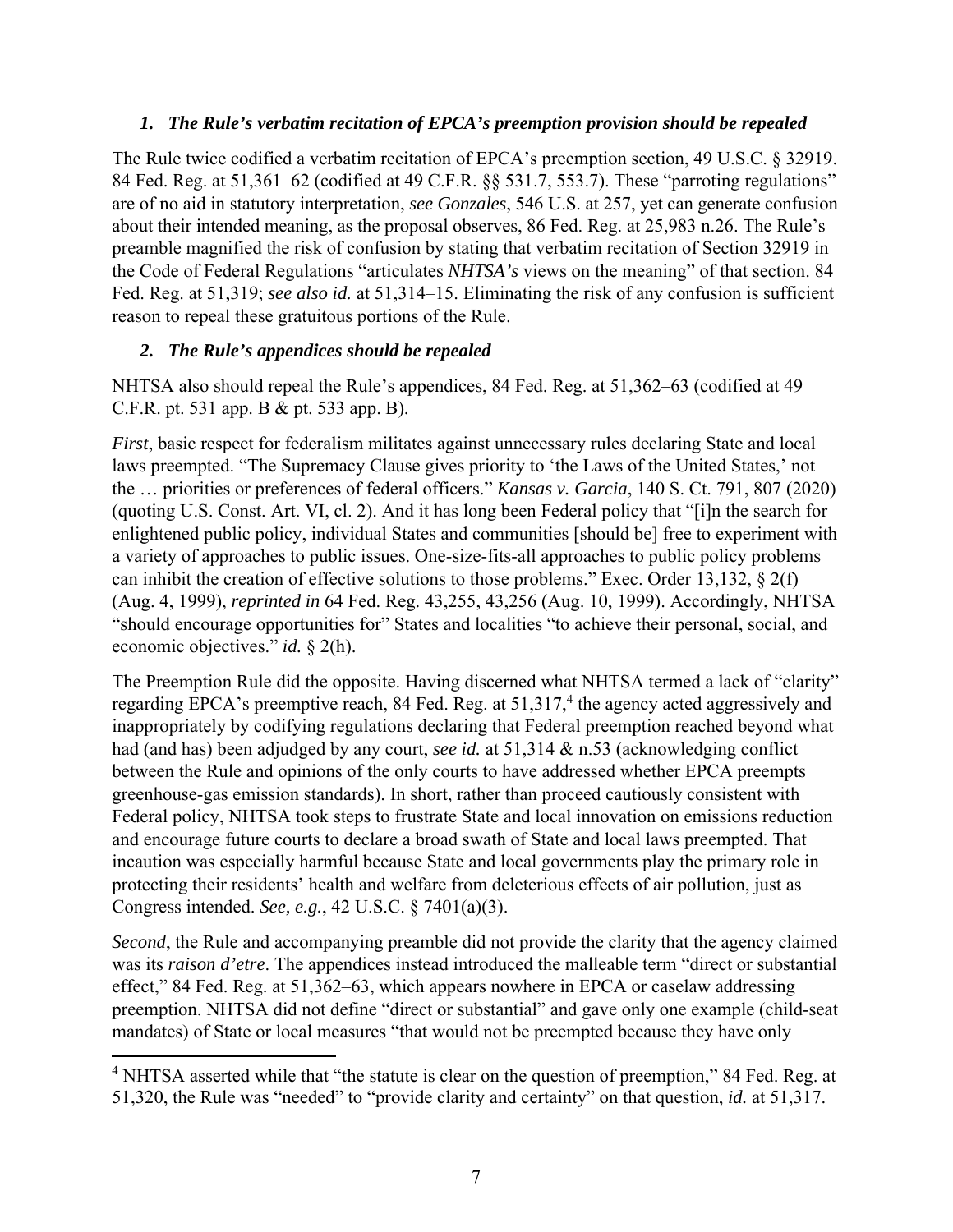*incidental* impact on fuel economy or carbon dioxide emissions." *Id.* at 51,318 (emphasis added); *see also id.* (stating that laws governing refrigerant leakage have "no bearing" on fuel economy or carbon dioxide emissions).<sup>5</sup> NHTSA did not say whether "incidental" is an antonym of "direct," "substantial," or both. *See* U.S. Br. 52, *UCS*, *supra* (Oct. 27, 2020) (using both "marginal" and "insignificant" as stand-ins for "incidental"). The Rule accordingly created, rather than dispelled, confusion about EPCA's preemptive reach.

The appendices injected further confusion by omitting the statutory limitation that preemption can extend only to State and local laws and regulations affecting "automobiles covered by an average fuel economy standard under [EPCA]." 49 U.S.C. § 32919(a). Such standards apply only "to a manufacturer in a model year," *id.* § 32901(a)(6), yet the Rule made Federal preemption of State or local "in use" regulations a distinct possibility, creating further uncertainty. *See* 84 Fed. Reg. at 51,318 n.96 (opining that States and localities "could not prohibit dealers from leasing automobiles or selling used automobiles unless they meet a fuel economy standard").

Adding to the confusion, NHTSA suggested that the Rule's appendices do not codify "the broad sweep of EPCA preemption," merely a subset of it. 84 Fed. Reg. at 51,318. The agency made no attempt to answer many lingering "questions of interpretation … about the scope of preemption" under the statute. *Ibid.*

The above reasons are sufficient to warrant repealing the Rule's appendices even if NHTSA had authority to promulgate them.

# **B. The Preemption Rule should be repealed to the extent it was not a legislative rule**

To the extent the Preemption Rule could be characterized as a non-legislative rule, *but see supra*, Part II.A.1, NHTSA still should repeal it. That would mean the Rule did not have the force of law and instead merely expressed NHTSA's opinion about State and local laws that the statute itself preempts—an opinion to which no court would owe any respect beyond its power to persuade. *See Gonzales*, 546 U.S. at 268–69. It would remain appropriate and advisable to repeal the Rule for the reasons stated in Part III.A, *supra*. Further, to the extent the Rule were interpretive, it would be advisory only, *see POET Biorefining*, 970 F.3d at 407, and NHTSA's stated desire not to "suggest that the Agency remained certain about substantive issues for which, in reality, the Agency … continued to reconsider," 86 Fed. Reg. at 25,990, would support a repeal of the codified regulatory text, *see also id.* at 25,888 n.84.

## **C. Neither reliance interests nor environmental impacts warrant retention of the Rule**

As explained in Part II.C, *supra*, the Rule *did not* engender serious reliance interests that must be considered prior to repeal. Further, given NHTSA's stated intention that the Rule not declare

<sup>&</sup>lt;sup>5</sup> Other examples of State and local measures that affect fuel economy abound. Petroleum-fueled vehicles combust less fuel per mile at lower speeds. Does that mean speed-limit laws have a "direct or substantial effect" sufficient to render them preempted under the Rule? What about vehicle height and weight restrictions under or atop bridges or in tunnels? Targeted highway tolls or license fees? Tax incentives for lower-emitting vehicles? Restrictions on idling? NHTSA's Rule did not provide a guiding principle, much less clarity, on any of these important questions.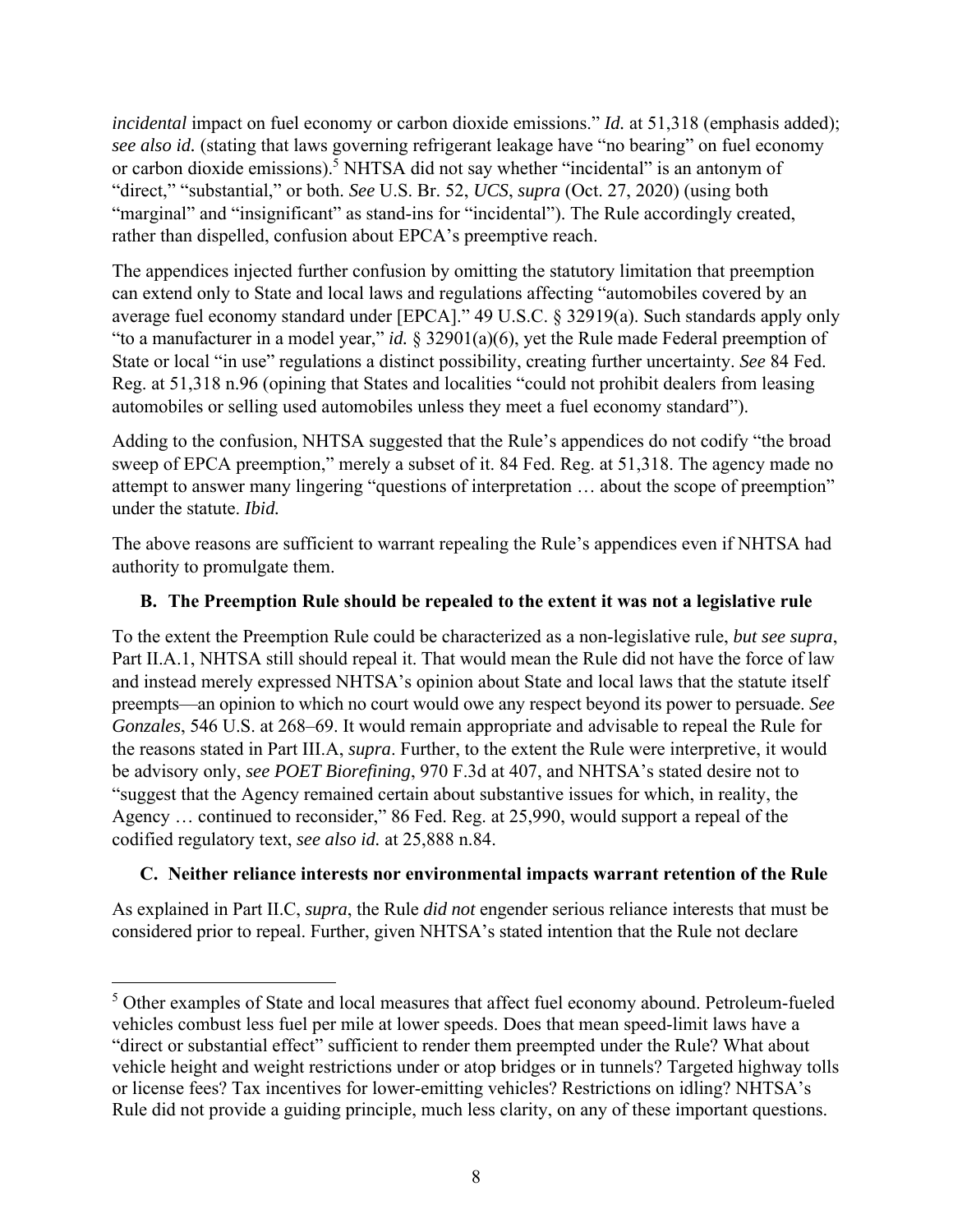preempted any State or local law not already preempted by EPCA itself, the Rule *could not* have engendered any reasonable reliance interests that a repeal would upset.

Nor, in light of NHTSA's express disavowal that it was exercising any interpretive discretion in promulgating the Rule, could repealing the Rule result in significant environmental impacts that NEPA would require NHTSA to analyze. Indeed, NHTSA did not perform NEPA analysis upon issuing the Rule, reasoning that "the operation and application of [EPCA]" separately preempted any State or local law that the Rule declared preempted. 84 Fed. Reg. at 51,353–54; *see* U.S. Br. 60–61, *UCS*, *supra* (Oct. 27, 2020). As NHTSA has bound itself not to reconsider that reasoning in this repeal proceeding, the same logic should apply and obviate the need for a NEPA analysis.

## **IV.NHTSA NEED NOT AND SHOULD NOT INDEPENDENTLY "WITHDRAW" OR "REPEAL" ITS UNCODIFIED PRONOUNCEMENTS ON PREEMPTION**

It is unnecessary for NHTSA to "withdraw" or "repeal" the prior statements about preemption it cited when promulgating the Preemption Rule, because none of those statements merit any deference or pose an obstacle to a "clean slate" on preemption. 86 Fed. Reg. at 25,989. None of the cited statements suggesting preemption of any State law, *see* 84 Fed. Reg. at 51,312, were relevant to NHTSA's determination of maximum feasible CAFE standards or to disposition of any other final action. In the Rule's preamble, the agency cited two notices of final rulemaking that had accompanied past CAFE standards. But NHTSA's statements suggesting preemption in those rulemaking notices were, by its own admission, "entirely theoretical" insofar as they did not affect decisionmaking. Resp. Br. 129, *Ctr. for Biological Diversity v. NHTSA*, No. 06-71891 (9th Cir. Mar. 7, 2007); *see Ctr. for Biological Diversity v. NHTSA*, 538 F.3d 1172, 1181 n.1 (9th Cir. 2008) (declining to review "the preemption discussion" in the second of those notices because it was "not final agency action"); 68 Fed. Reg. 16,868, 16,895 (Apr. 7, 2003) (first notice, in which NHTSA endorsed its discussion in the notice of proposed rulemaking of tentative "state efforts to engage in CAFE related regulation," 67 Fed. Reg. 77,015, 77,025 (Dec. 16, 2002)). *Cf. ibid.* (classifying *actual* State standards for which EPA had granted Clean Air Act preemption waivers as "other motor vehicle standards of the Government" that NHTSA had to consider). In the Rule, NHTSA also relied on assertions it had made in an amicus brief, 84 Fed. Reg. at 51,312 & n.8, and notices of proposed rulemaking, *id.* at 51,312 & nn.9–11, which were not final actions either.

As for NHTSA's statements about preemption in the preamble to the Preemption Rule itself, the agency need not "withdraw" or "repeal" them separately from repealing the Rule. That preamble, standing alone, was not final agency action. *See Howmet Corp. v. EPA*, 614 F.3d 544, 552 (D.C. Cir. 2010); *NRDC v. EPA*, 559 F.3d 561, 565 (D.C. Cir. 2009). And, to the extent any statements in the preamble about preemption were essential to the Rule, the Rule's repeal automatically saps those statements of any importance they might have by virtue of their link to the Rule. NHTSA's statements in the notices for the proposed and final Preemption Rule will of course remain in the Federal Register if the Rule is repealed, but only as vestiges of a rescinded agency action.

Lastly, Commenters do not interpret NHTSA's proposal "to withdraw and repeal ... statements" that "directly defin[ed] EPCA preemption" in "other NHTSA preambles[ ] which preceded the SAFE I Rule," 86 Fed. Reg. at 25,982, to contemplate withdrawal or repeal of findings necessary to NHTSA's determinations of maximum feasible CAFE standards. *See supra*, page 4. If NHTSA is now proposing to withdraw or rescind such findings, which were essential to the prescription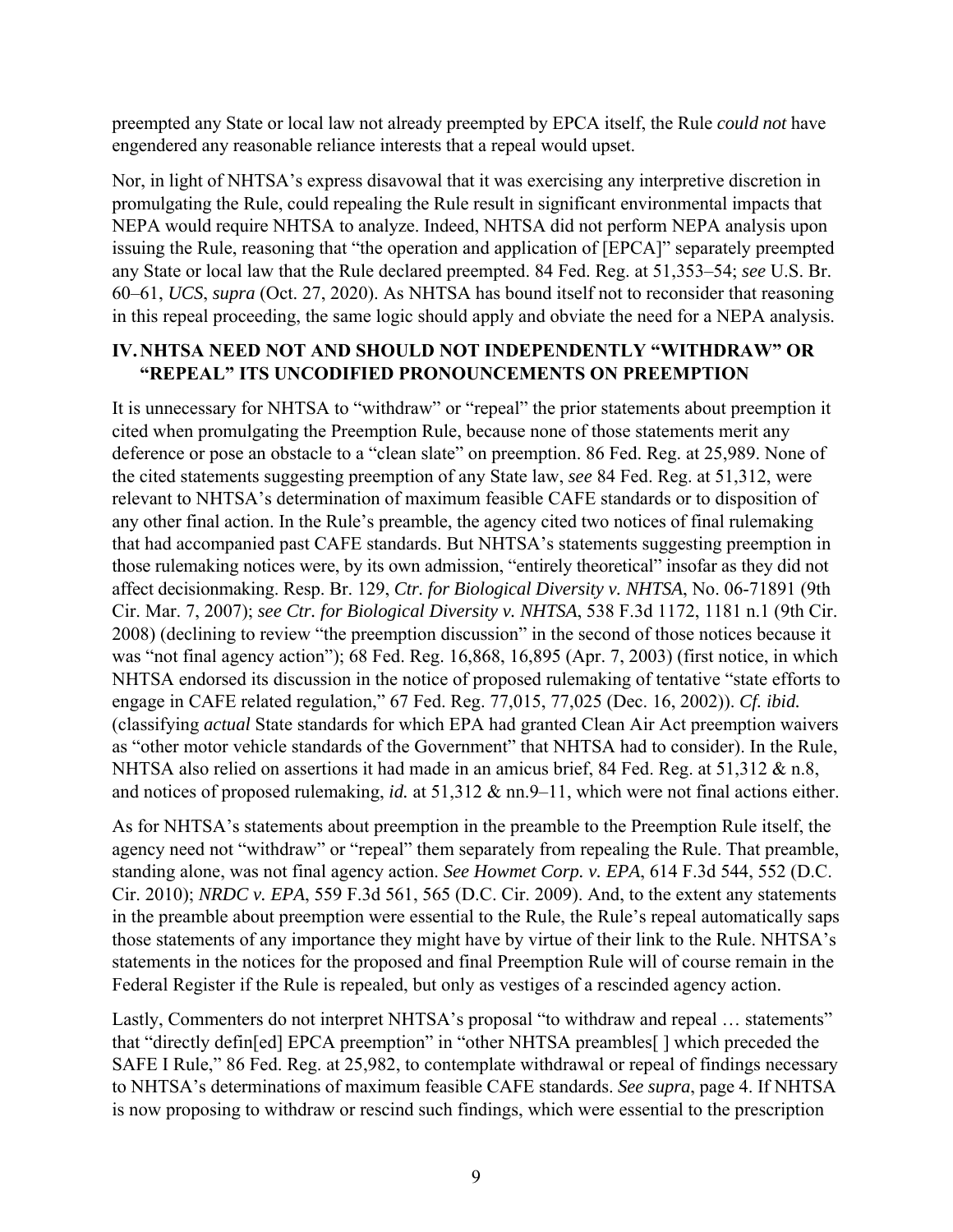or amendment of existing CAFE standards, it would be inappropriate to finalize that element of the proposal because NHTSA has not here proposed to reconsider or solicited comment on any of its prior CAFE standards.

Respectfully submitted,

*Maya Golden-Krasner* 

#### **Center for Biological Diversity**

*Alison Prost Ariel Solaski* 

**Chesapeake Bay Foundation** 

*Shana Lazerow* 

**Communities for a Better Environment** 

*Emily K. Green* 

**Conservation Law Foundation** 

*Paul Cort* 

**Earthjustice** 

*Michael Landis*  The Center for Public Interest Research

#### **Counsel for Environment America**

*Matthew Littleton Sean Donahue*  Donahue, Goldberg, Weaver & Littleton

*Peter Zalzal Alice Henderson* 

#### **Counsel for Environmental Defense Fund**